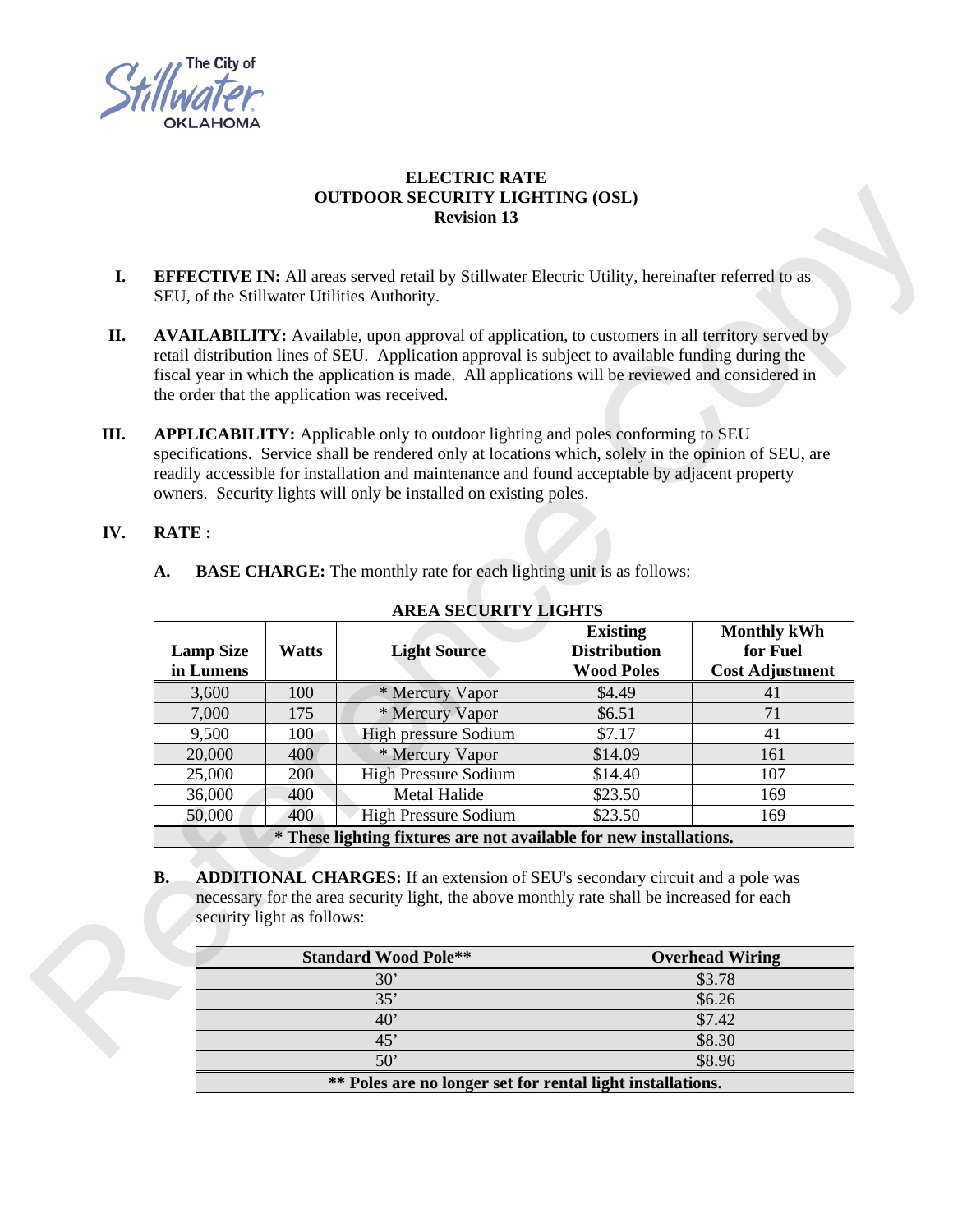**V. ADDITIONAL FACILITIES:** If additional facilities other than listed above were required with the original installation, the customer shall pay an additional monthly charge equal to 1.5% of the installed cost of such additional facilities.

Where an underground system was installed, and paving or other obstructions, such as rock, etc., exist and the customer did not perform all trenching, installation of duct, backfill, and replace the paving, the customer shall pay to SEU a monthly charge equal to 1.5% of the additional cost of construction. nan listed above were required with<br>onthly charge equal to 1.5% of the<br>er obstructions, such as rock, etc.,<br>n of duct, backfill, and replace the<br>to 1.5% of the additional cost of<br>r non-standard security lights will not<br>mou

**SPECIAL OR NON-STANDARD FACILITIES:** Special or non-standard security lights will not be installed.

- **VI. LATE PAYMENT CHARGE:** A late payment charge in an amount equal to ten percent (10%) of the total amount due on each monthly bill as calculated under this Rate Schedule or \$2,500, whichever is less, will be added if the bill is not paid on or before the due date stated on the bill. The due date shall be twenty-one (21) days after the bill is mailed.
- **VII. FUEL COST ADJUSTMENT:** The same monthly fuel cost adjustment applied to retail customer bills will be applied to the Outdoor Security Lighting bill using the monthly kWh value as set forth earlier in this schedule.
- **VIII. INSTALLATION OF UNITS:** After the effective date of this schedule, SEU's standard lighting fixture shall consist of the following type and size. Other types and sizes of lighting fixtures shall not be available for new installations:

|       | is less, will be added if the bill is not paid on or before the due date stated on the bill. The due date<br>shall be twenty-one (21) days after the bill is mailed.                                                                                                                                                                                                                                                                                                                                                                                                                                                                                                                                     |               |              |  |  |  |  |
|-------|----------------------------------------------------------------------------------------------------------------------------------------------------------------------------------------------------------------------------------------------------------------------------------------------------------------------------------------------------------------------------------------------------------------------------------------------------------------------------------------------------------------------------------------------------------------------------------------------------------------------------------------------------------------------------------------------------------|---------------|--------------|--|--|--|--|
| VII.  | <b>FUEL COST ADJUSTMENT:</b> The same monthly fuel cost adjustment applied to retail customer<br>bills will be applied to the Outdoor Security Lighting bill using the monthly kWh value as set forth<br>earlier in this schedule.                                                                                                                                                                                                                                                                                                                                                                                                                                                                       |               |              |  |  |  |  |
| VIII. | <b>INSTALLATION OF UNITS:</b> After the effective date of this schedule, SEU's standard lighting<br>fixture shall consist of the following type and size. Other types and sizes of lighting fixtures shall<br>not be available for new installations:                                                                                                                                                                                                                                                                                                                                                                                                                                                    |               |              |  |  |  |  |
|       | <b>TYPE</b>                                                                                                                                                                                                                                                                                                                                                                                                                                                                                                                                                                                                                                                                                              | <b>SIZE</b>   | <b>WATTS</b> |  |  |  |  |
|       | <b>High Pressure Sodium</b>                                                                                                                                                                                                                                                                                                                                                                                                                                                                                                                                                                                                                                                                              | 9,500 Lumens  | 100          |  |  |  |  |
|       | <b>High Pressure Sodium</b>                                                                                                                                                                                                                                                                                                                                                                                                                                                                                                                                                                                                                                                                              | 22,000 Lumens | 200          |  |  |  |  |
|       | <b>Metal Halide</b>                                                                                                                                                                                                                                                                                                                                                                                                                                                                                                                                                                                                                                                                                      | 36,000 Lumens | 400          |  |  |  |  |
|       | <b>High Pressure Sodium</b>                                                                                                                                                                                                                                                                                                                                                                                                                                                                                                                                                                                                                                                                              | 50,000 Lumens | 400          |  |  |  |  |
|       | 1) Customer shall grant to SEU, without cost, the right to enter upon and install, operate,<br>maintain, and remove upon or from customer's premises all electrical equipment necessary or<br>convenient to provide the service hereunder.<br>The facilities furnished by SEU shall remain the property of SEU.<br>2)<br>The facilities for lighting hereunder shall be installed at a mutually agreeable location on the<br>3)<br>customer's premises. The location shall be accessible to SEU trucks when the length of the<br>support bracket exceeds four feet, the luminaries exceeds 11,500 lumens or the pole is of such<br>type or material which will not permit the use of lineman's climbers. |               |              |  |  |  |  |

- 1) Customer shall grant to SEU, without cost, the right to enter upon and install, operate, maintain, and remove upon or from customer's premises all electrical equipment necessary or convenient to provide the service hereunder.
- 2) The facilities furnished by SEU shall remain the property of SEU.
- 3) The facilities for lighting hereunder shall be installed at a mutually agreeable location on the customer's premises. The location shall be accessible to SEU trucks when the length of the support bracket exceeds four feet, the luminaries exceeds 11,500 lumens or the pole is of such type or material which will not permit the use of lineman's climbers.